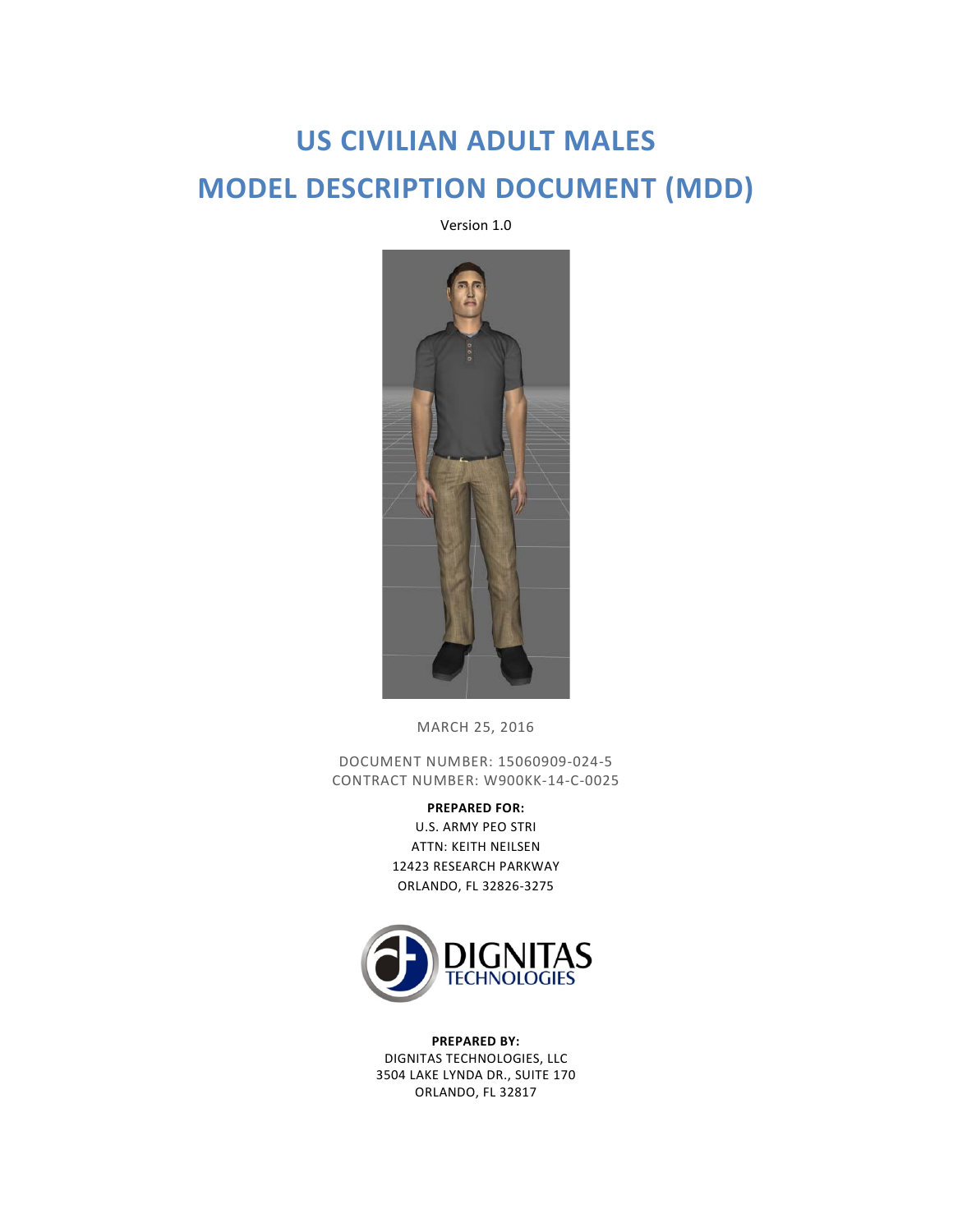<span id="page-1-0"></span>

| DOCUMENT REVISION HISTORY |                    |          |  |
|---------------------------|--------------------|----------|--|
| <b>Version</b>            | <b>Description</b> | Date     |  |
| 0.1                       | Draft              | 01/07/15 |  |
| 1.0                       | Initial Release    | 04/01/16 |  |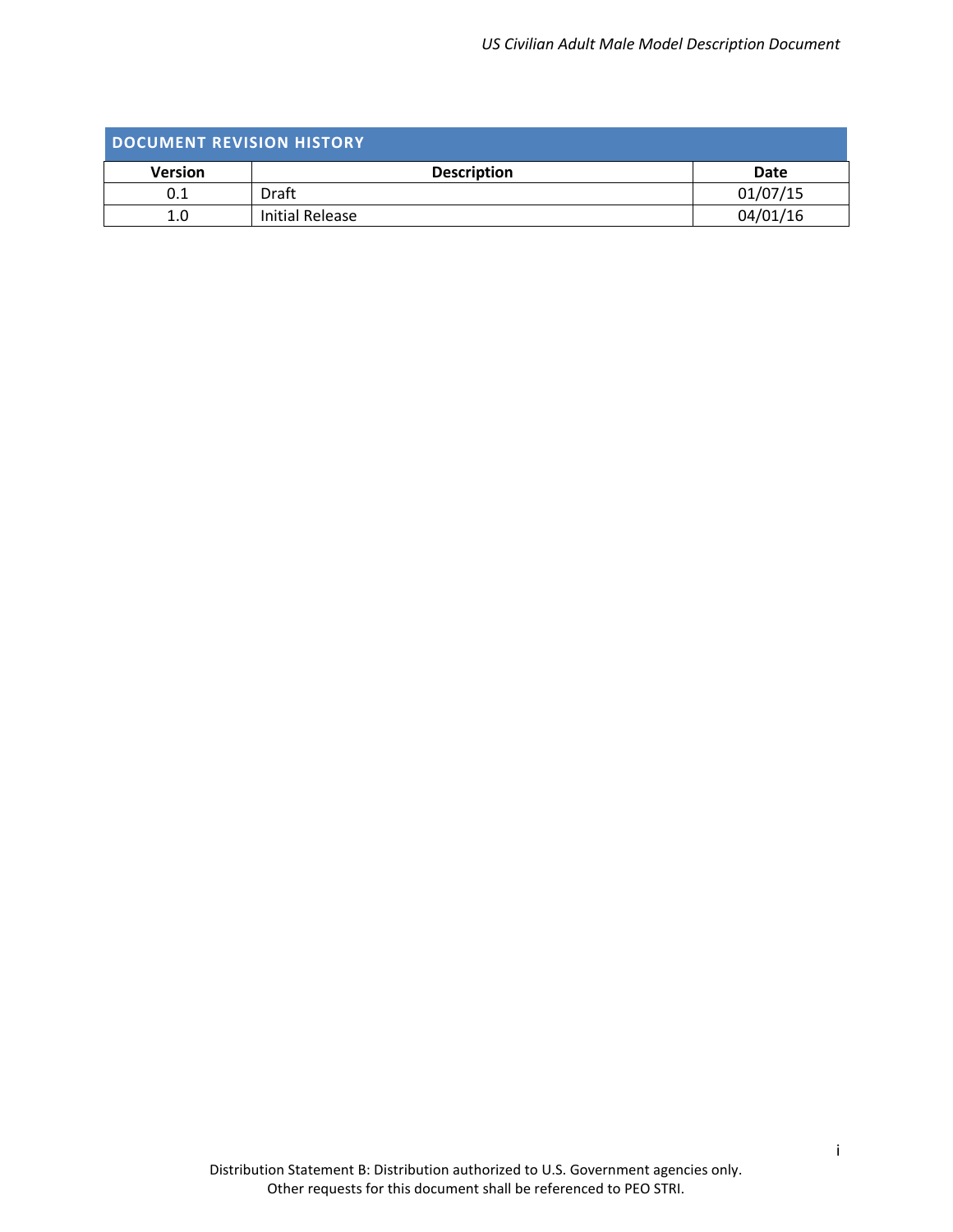## **TABLE OF CONTENTS**

| $\mathbf{1}$   |       |  |
|----------------|-------|--|
| 1.1            |       |  |
| 1.2            |       |  |
| 1.3            |       |  |
| 1.4            |       |  |
| 1.5            |       |  |
| $\overline{2}$ |       |  |
| 2.1            |       |  |
| 2.2            |       |  |
| 2.3            |       |  |
| 2.4            |       |  |
| 2.5            |       |  |
| 2.6            |       |  |
|                | 2.6.1 |  |
|                | 2.6.2 |  |
| 3              |       |  |
| 4              |       |  |
| 4.1            |       |  |
| 5              |       |  |
| 6              |       |  |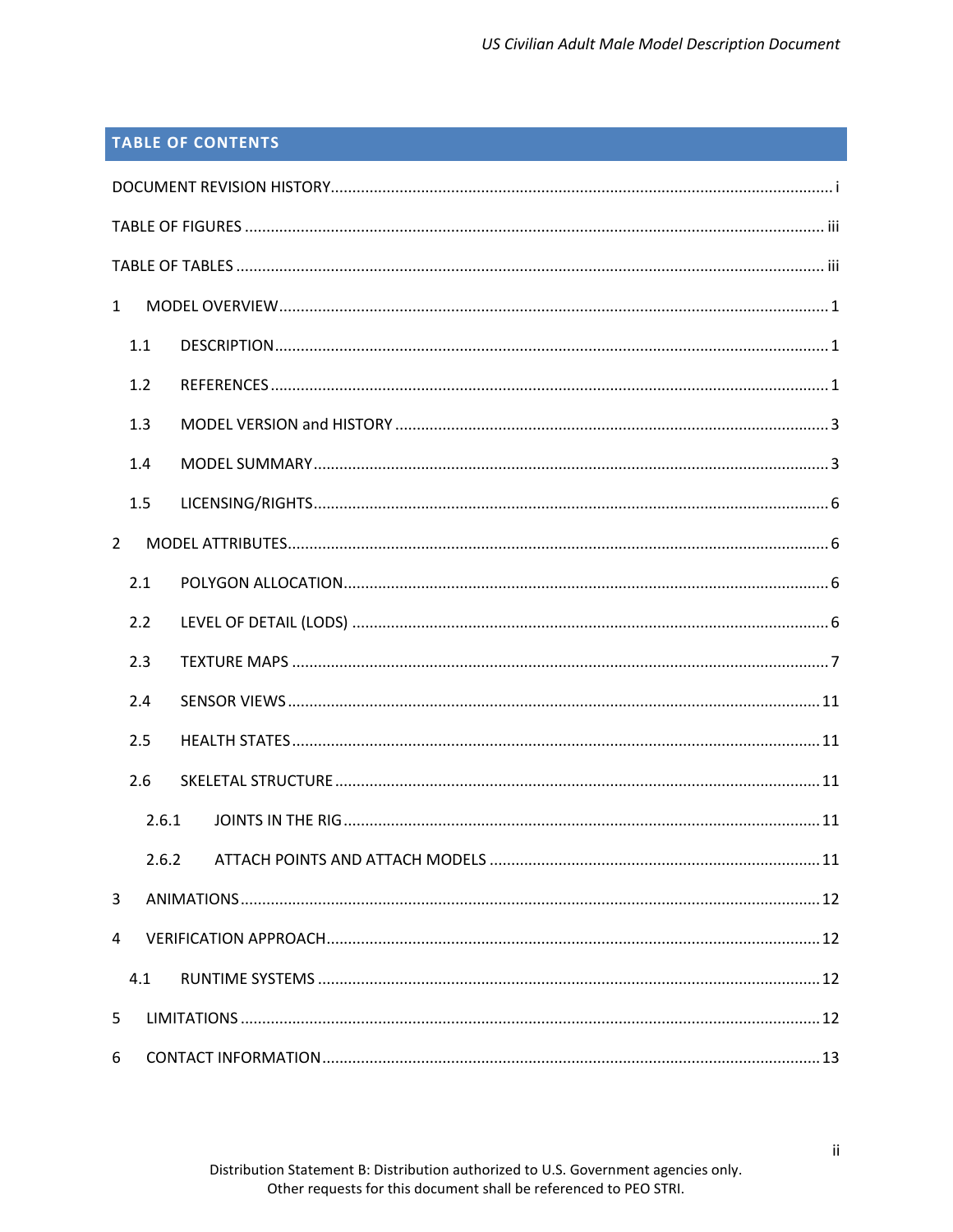# <span id="page-3-0"></span>**TABLE OF FIGURES**

## <span id="page-3-1"></span>**TABLE OF TABLES**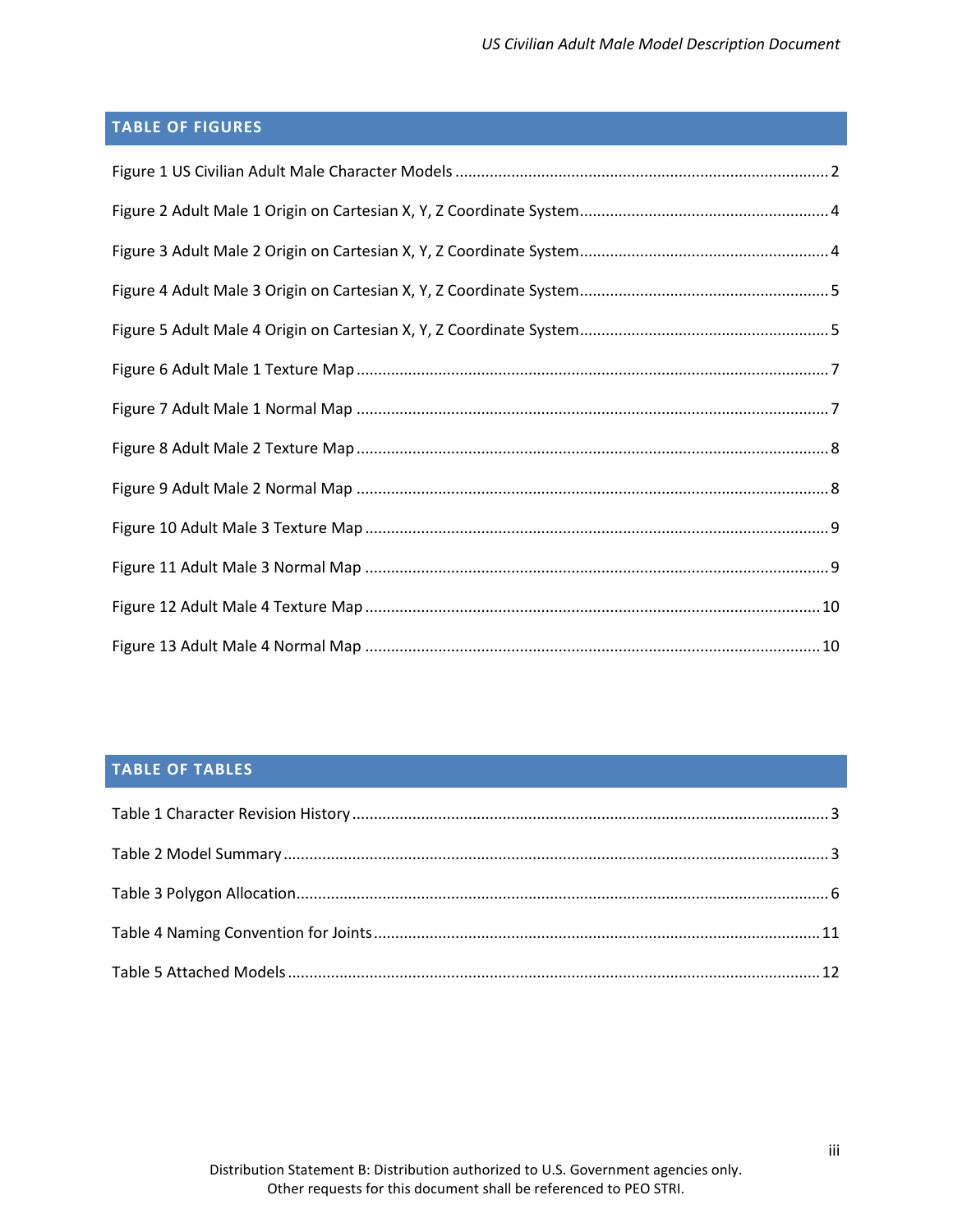#### <span id="page-4-0"></span>**1 MODEL OVERVIEW**

#### <span id="page-4-1"></span>1.1 DESCRIPTION

This document details the 3-Dimensional (3D) models of US Civilian Adult Male characters. The US Civilian Adult Male character models can be used with and without weapons and with a set of animations (see the specific weapons and animations Model Description Documents for more information). Weapons are attached and detached from the US Civilian Adult Male character models at specific attach points. During runtime weapons are attached and detached to the model by the visualization system that controls the 3D model. These models can be used with any visualization system that can import FBX or COLLADA formats.

The US Civilian Adult Male character models were developed by Dignitas Technologies for the Underground and Urban Sim projects. The models designs were based on reference images found on the internet. To meet the project performance requirements, medium fidelity models were developed.

The US Civilian Adult Male character models components include:

- Tshirt or Polo Shirt
- Sneakers or Loafers
- Jeans or Dress Pants

#### <span id="page-4-2"></span>1.2 REFERENCES

- 3D Model Development Process.docx
	- o The 3D model development process details Dignitas Technologies' procedure for building 3D characters and animations.
- Character\_Model\_Specification.docx
	- o The character model specification provides the requirements for developing 3D character models and attachments.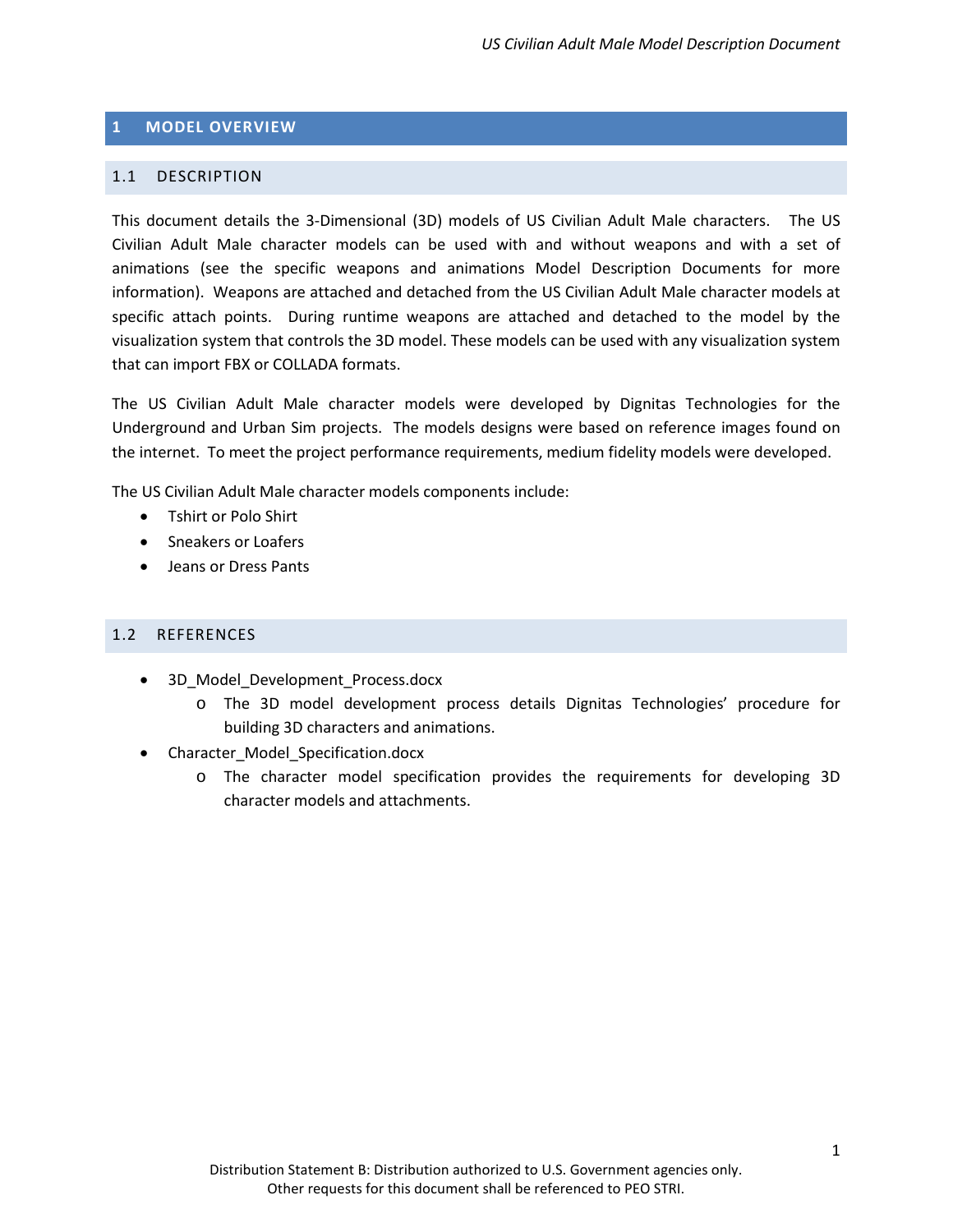



Adult Male 1 Adult Male 2





Adult Male 3 Adult Male 4

**Figure 1 US Civilian Adult Male Character Models**

<span id="page-5-0"></span>Distribution Statement B: Distribution authorized to U.S. Government agencies only. Other requests for this document shall be referenced to PEO STRI.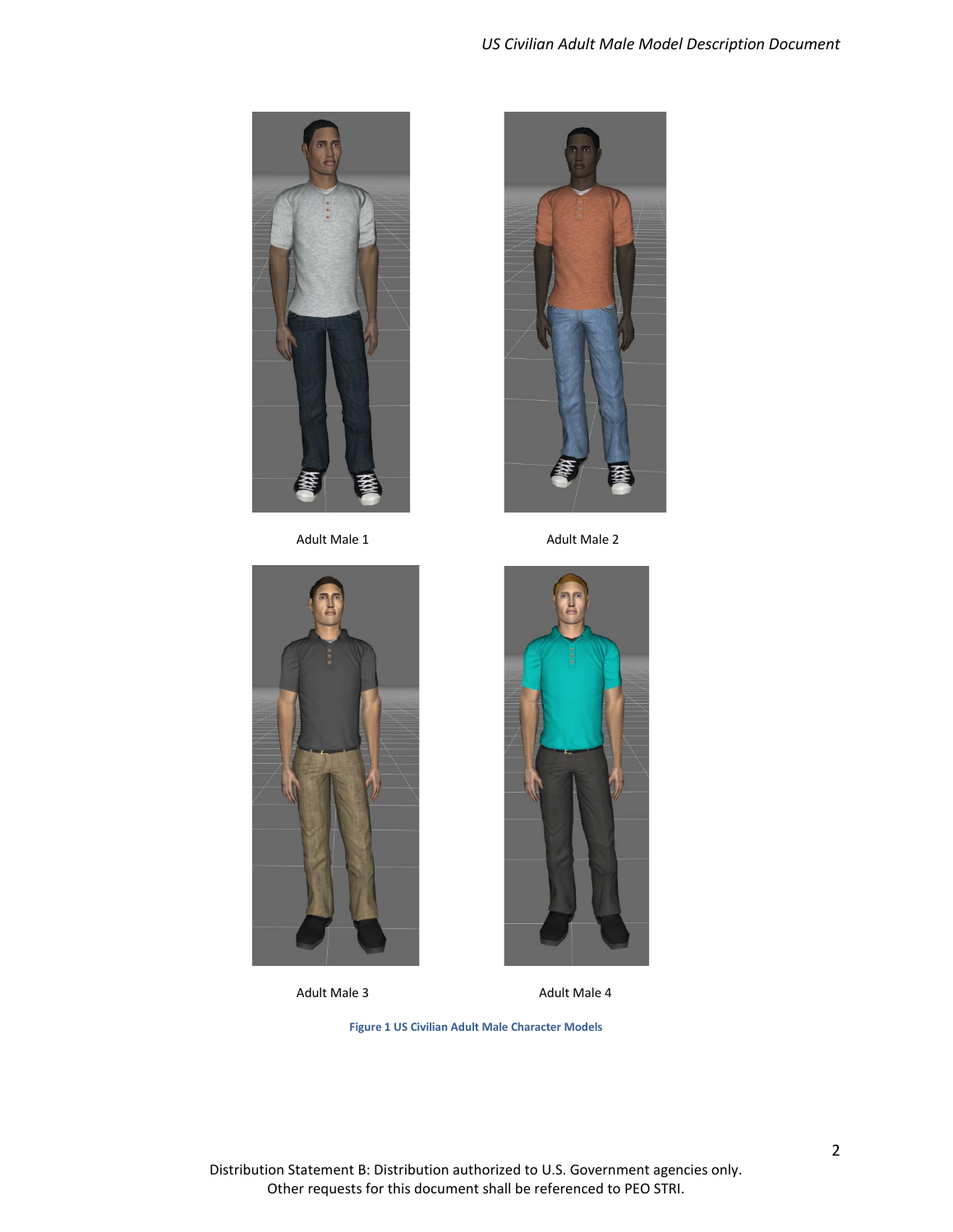#### <span id="page-6-0"></span>1.3 MODEL VERSION AND HISTORY

Information about the model version can be found in the "Model\_Version.txt" file located in the model's directory (same directory the model's .fbx file is located).

#### **Table 1 Character Revision History**

<span id="page-6-2"></span>

| <b>Version</b> | <b>Description</b>                                         | <b>Date</b> |
|----------------|------------------------------------------------------------|-------------|
| 1.0            | Initial release of the US Civilian AdultMale1 skelmesh.fbx | 04/01/16    |
| 1.0            | Initial release of the US Civilian AdultMale2 skelmesh.fbx | 04/01/16    |
| 1.0            | Initial release of the US Civilian AdultMale3 skelmesh.fbx | 04/01/16    |
| 1.0            | Initial release of the US Civilian AdultMale4 skelmesh.fbx | 04/01/16    |

#### <span id="page-6-3"></span><span id="page-6-1"></span>1.4 MODEL SUMMARY

#### **Table 2 Model Summary**

| <b>Model Name</b>                | US_Civilian_AdultMale1_skelmesh.fbx                               |
|----------------------------------|-------------------------------------------------------------------|
|                                  | US Civilian AdultMale2 skelmesh.fbx                               |
|                                  | US Civilian AdultMale3 skelmesh.fbx                               |
|                                  | US_Civilian_AdultMale4_skelmesh.fbx                               |
| SE Core MEL Version L ID         | N/A                                                               |
| US Civilian Adult Male           |                                                                   |
| <b>Model Units</b>               | <b>Meters</b>                                                     |
| Model Height                     | 2 Meters (units) or 200 Centimeters                               |
| Coordinate System                | Cartesian X, Y, Z (see Figures 3-6 below)                         |
| Model Origin                     | Origin is located on the ground between the character's feet. (0, |
|                                  | $(0, 0)$ (See figures 3-6 below)                                  |
| <b>Model Orientation Runtime</b> | Forward: Positive Y Up: Positive Z                                |
| <b>Model Orientation Maya</b>    | Forward: Negative Z Up: Positive Y                                |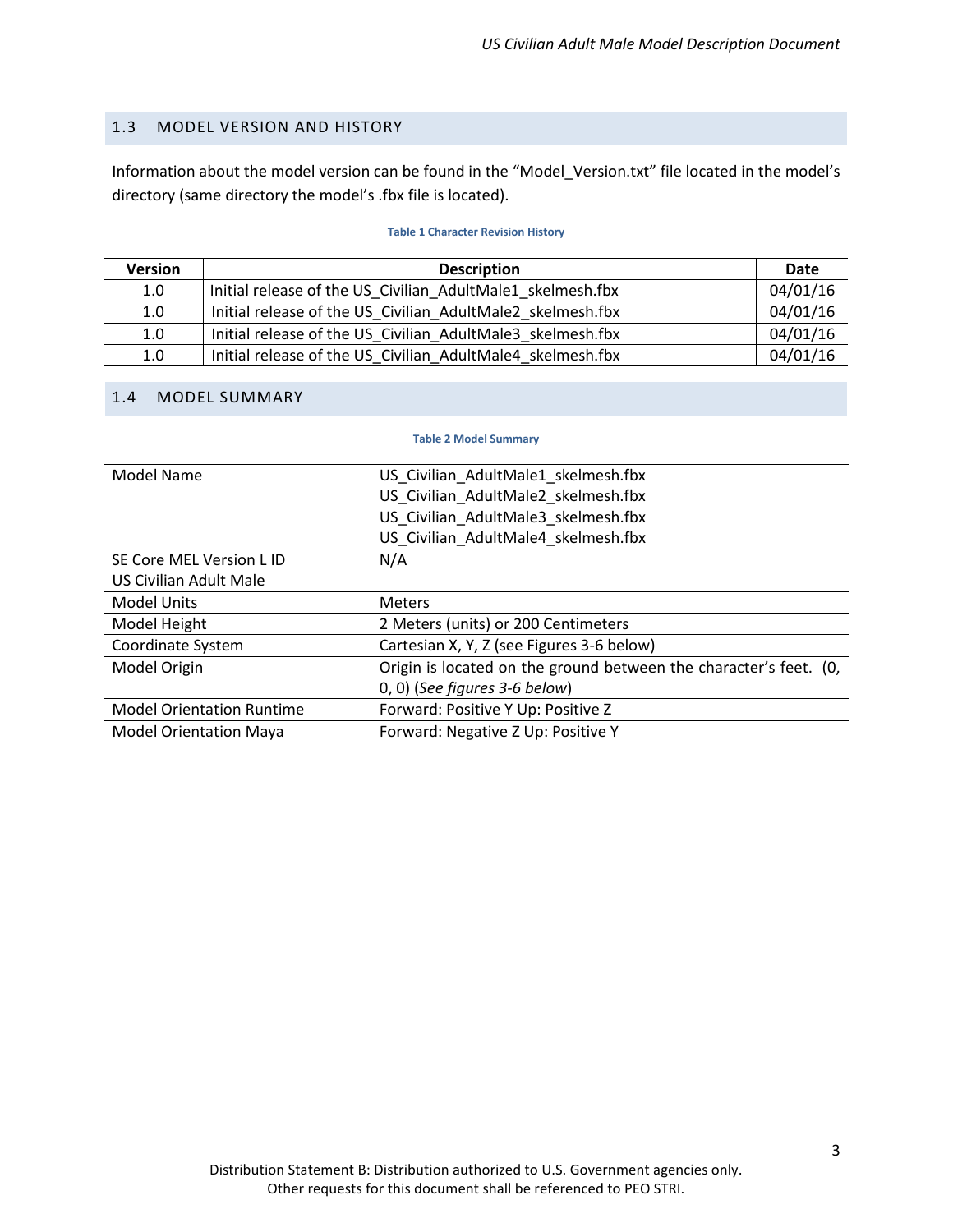

Adult Male 1 **Figure 2 Adult Male 1 Origin on Cartesian X, Y, Z Coordinate System**

<span id="page-7-0"></span>

Adult Male 2 **Figure 3 Adult Male 2 Origin on Cartesian X, Y, Z Coordinate System**

<span id="page-7-1"></span>Distribution Statement B: Distribution authorized to U.S. Government agencies only. Other requests for this document shall be referenced to PEO STRI.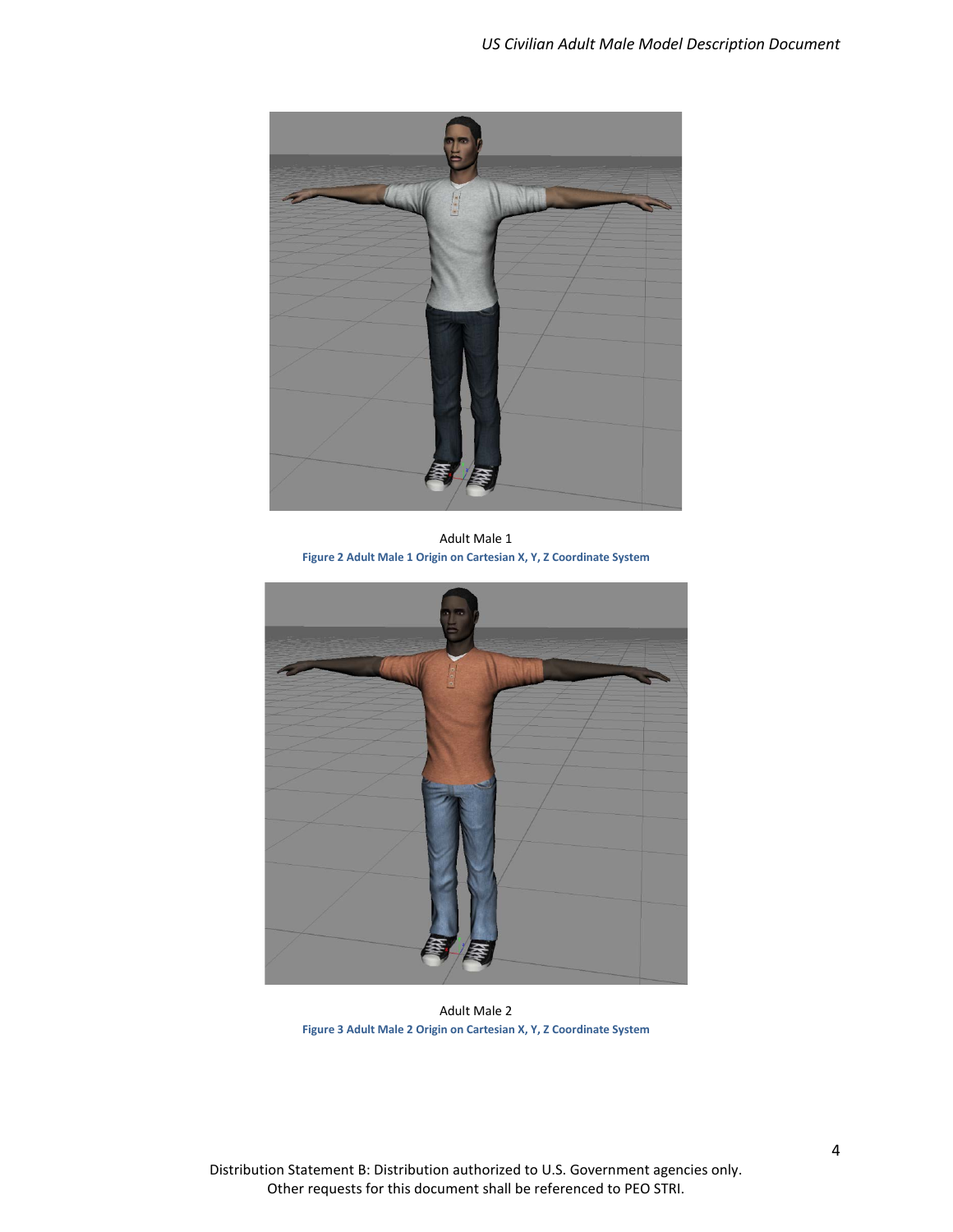

Adult Male 3 **Figure 4 Adult Male 3 Origin on Cartesian X, Y, Z Coordinate System**

<span id="page-8-0"></span>

Adult Male 4 **Figure 5 Adult Male 4 Origin on Cartesian X, Y, Z Coordinate System**

<span id="page-8-1"></span>Distribution Statement B: Distribution authorized to U.S. Government agencies only. Other requests for this document shall be referenced to PEO STRI.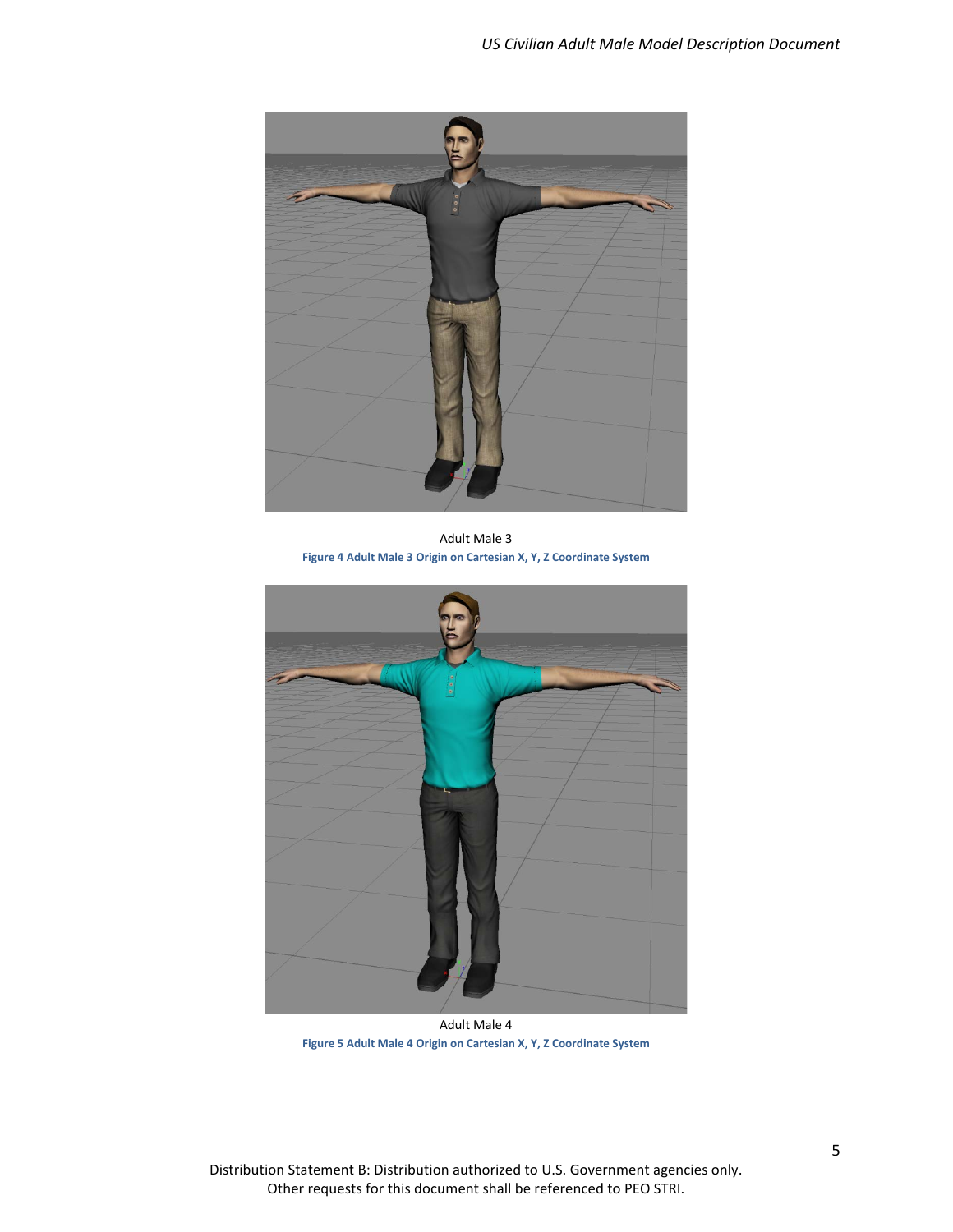#### <span id="page-9-0"></span>1.5 LICENSING/RIGHTS

Models built by Dignitas Technologies along with all files and documentation, have full Government Purpose Rights.

#### <span id="page-9-1"></span>**2 MODEL ATTRIBUTES**

#### <span id="page-9-2"></span>2.1 POLYGON ALLOCATION

Polygon allocation is the number of triangles and vertices for a given state and Level of Detail (LODs) in the model. The method for calculating the number of polygons is to gather each model state then count the polygons present in each representation. Animations are not included in the polygon allocation. The US Civilian Adult Male character models have a single LOD which is labeled LOD0.

#### **Table 3 Polygon Allocation**

<span id="page-9-4"></span>

| <b>Model</b> | # of Triangles | # of Vertices |
|--------------|----------------|---------------|
| Adult Male 1 | 3308           | 1680          |
| Adult Male 2 | 3308           | 1680          |
| Adult Male 3 | 2978           | 1503          |
| Adult Male 4 | 2978           | 1503          |

#### <span id="page-9-3"></span>2.2 LEVEL OF DETAIL (LODS)

Dignitas supports only one LOD (LOD0) and no switch distances at this time.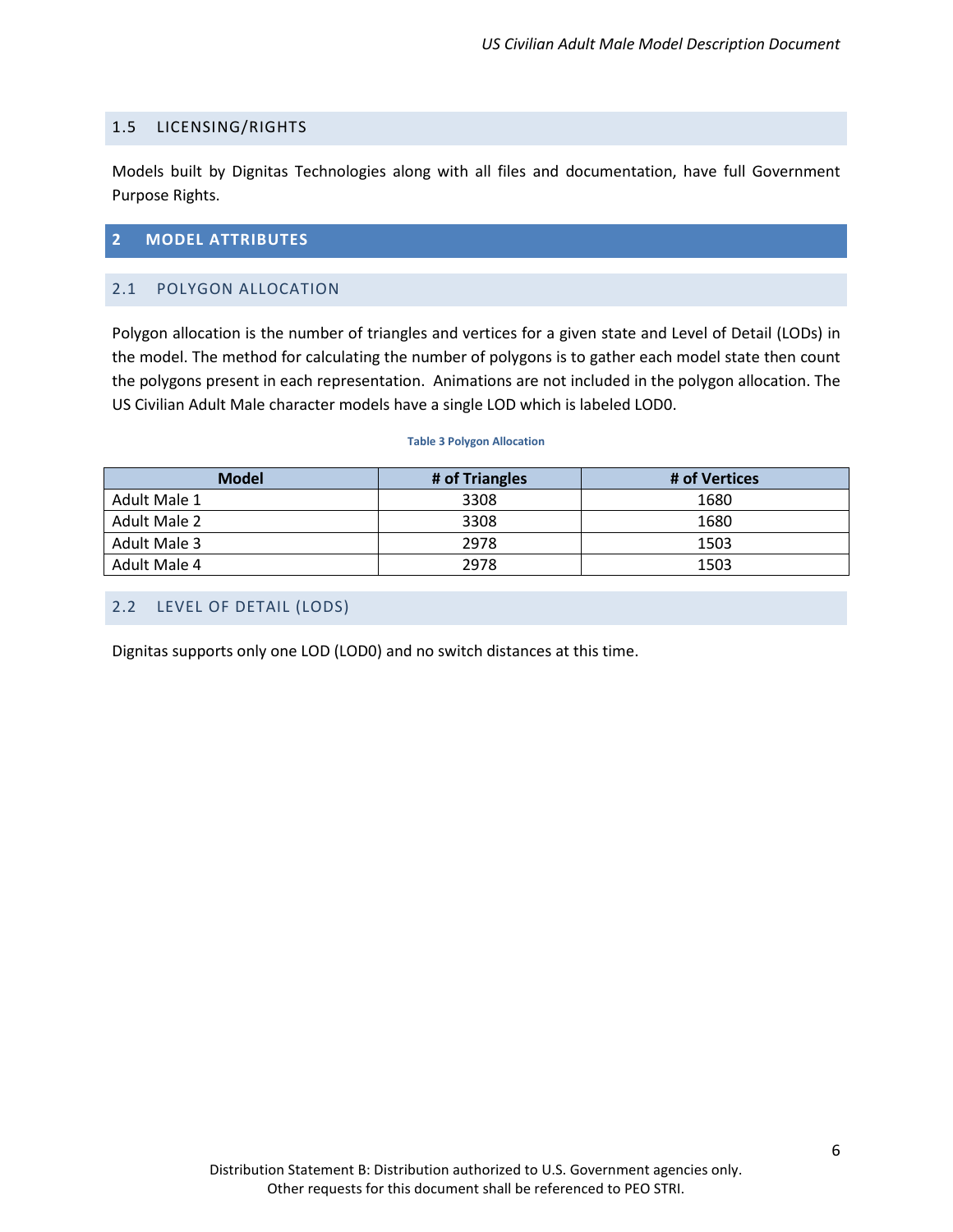#### <span id="page-10-0"></span>2.3 TEXTURE MAPS

#### **Textures:**

- US\_Civilian\_AdultMale1\_COL.dds (Diffuse) 2048 x 2048 pixels
- Texture Version: 1.0



**Figure 6 Adult Male 1 Texture Map**

- <span id="page-10-1"></span>US\_Civilian\_AdultMale1\_NRML.dds (Normal map) 2048 x 2048 pixels
- <span id="page-10-2"></span>Texture Version: 1.0



**Figure 7 Adult Male 1 Normal Map**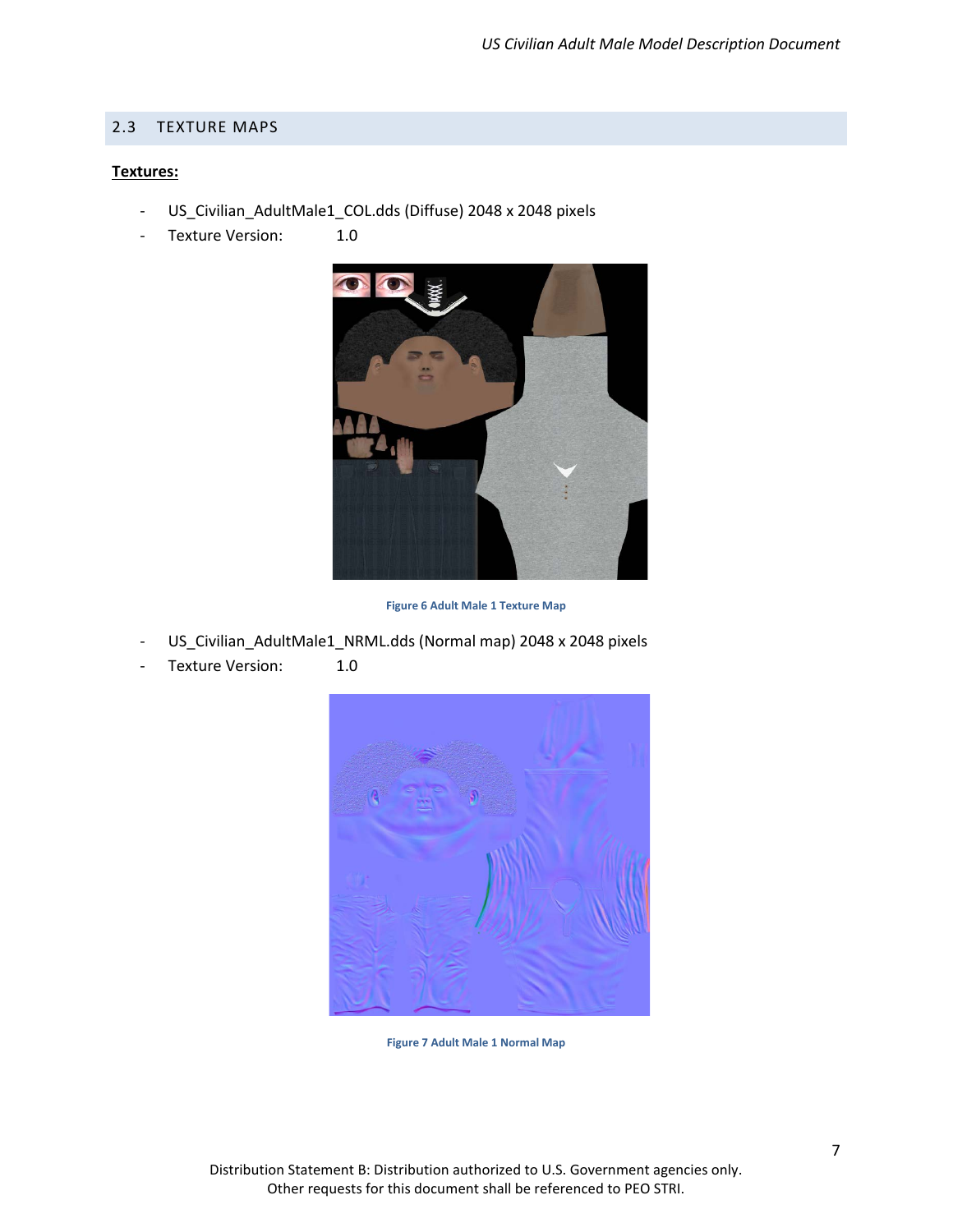- US\_Civilian\_AdultMale2\_COL.dds (Diffuse) 2048 x 2048 pixels
- Texture Version: 1.0



**Figure 8 Adult Male 2 Texture Map**

- <span id="page-11-0"></span>US\_Civilian\_AdultMale2\_NRML.dds (Normal map) 2048 x 2048 pixels
- <span id="page-11-1"></span>Texture Version: 1.0



**Figure 9 Adult Male 2 Normal Map**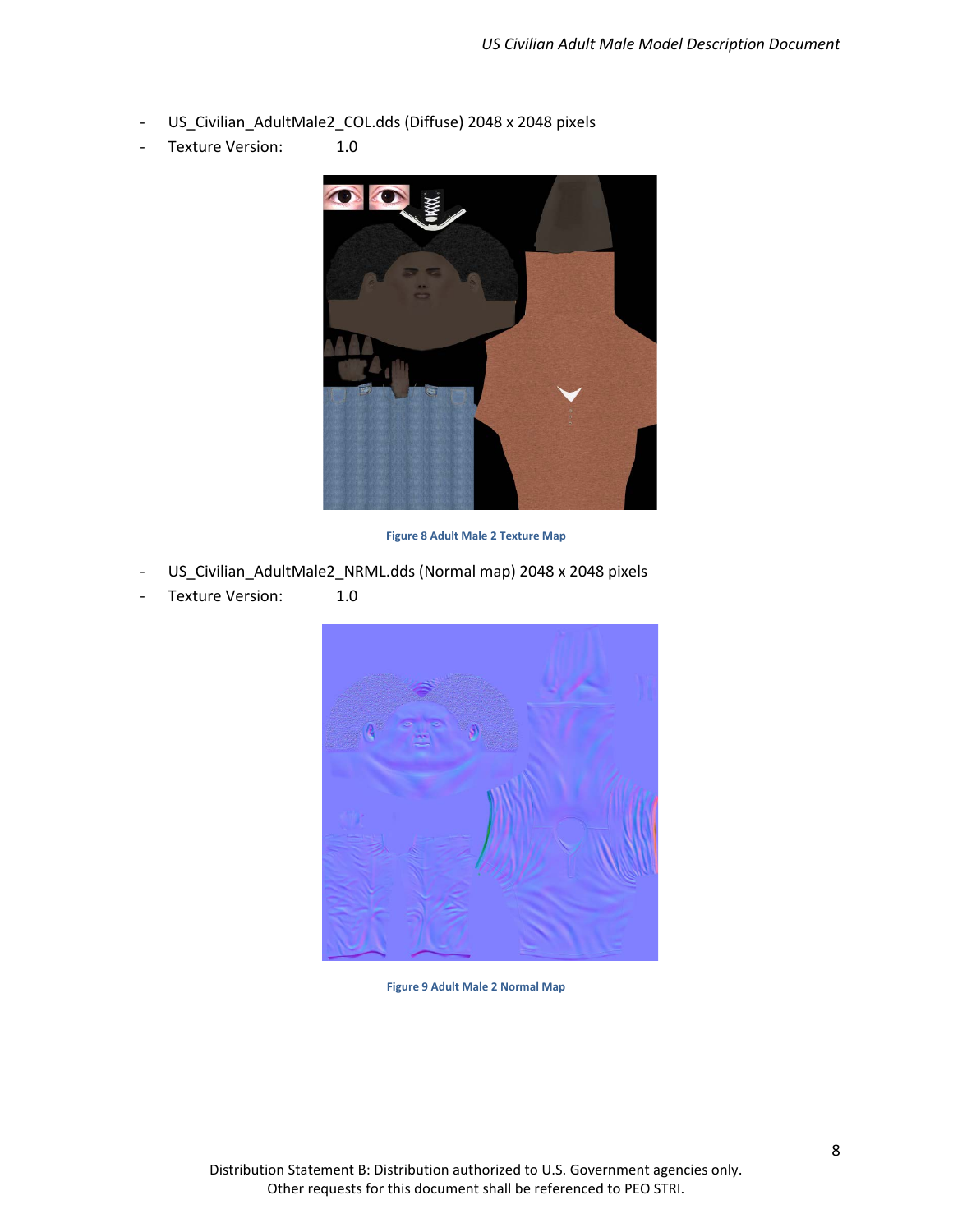- US\_Civilian\_AdultMale3\_COL.dds (Diffuse) 2048 x 2048 pixels
- Texture Version: 1.0



**Figure 10 Adult Male 3 Texture Map**

- <span id="page-12-0"></span>US\_Civilian\_AdultMale3\_NRML.dds (Normal map) 2048 x 2048 pixels
- <span id="page-12-1"></span>- Texture Version: 1.0



**Figure 11 Adult Male 3 Normal Map**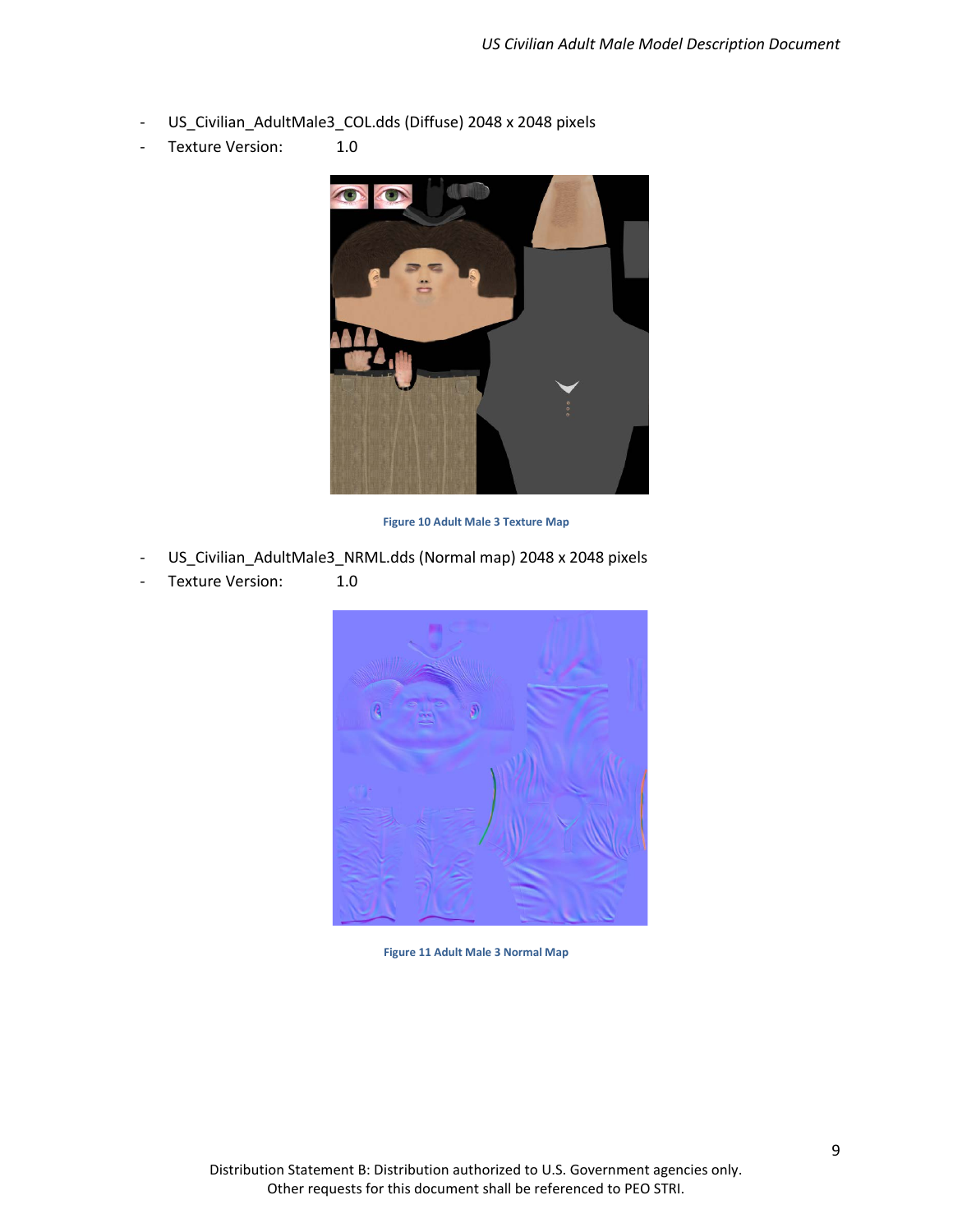- US\_Civilian\_AdultMale4\_COL.dds (Diffuse) 2048 x 2048 pixels
- Texture Version: 1.0



**Figure 12 Adult Male 4 Texture Map**

- <span id="page-13-0"></span>US\_Civilian\_AdultMale4\_NRML.dds (Normal map) 2048 x 2048 pixels
- <span id="page-13-1"></span>- Texture Version: 1.0



**Figure 13 Adult Male 4 Normal Map**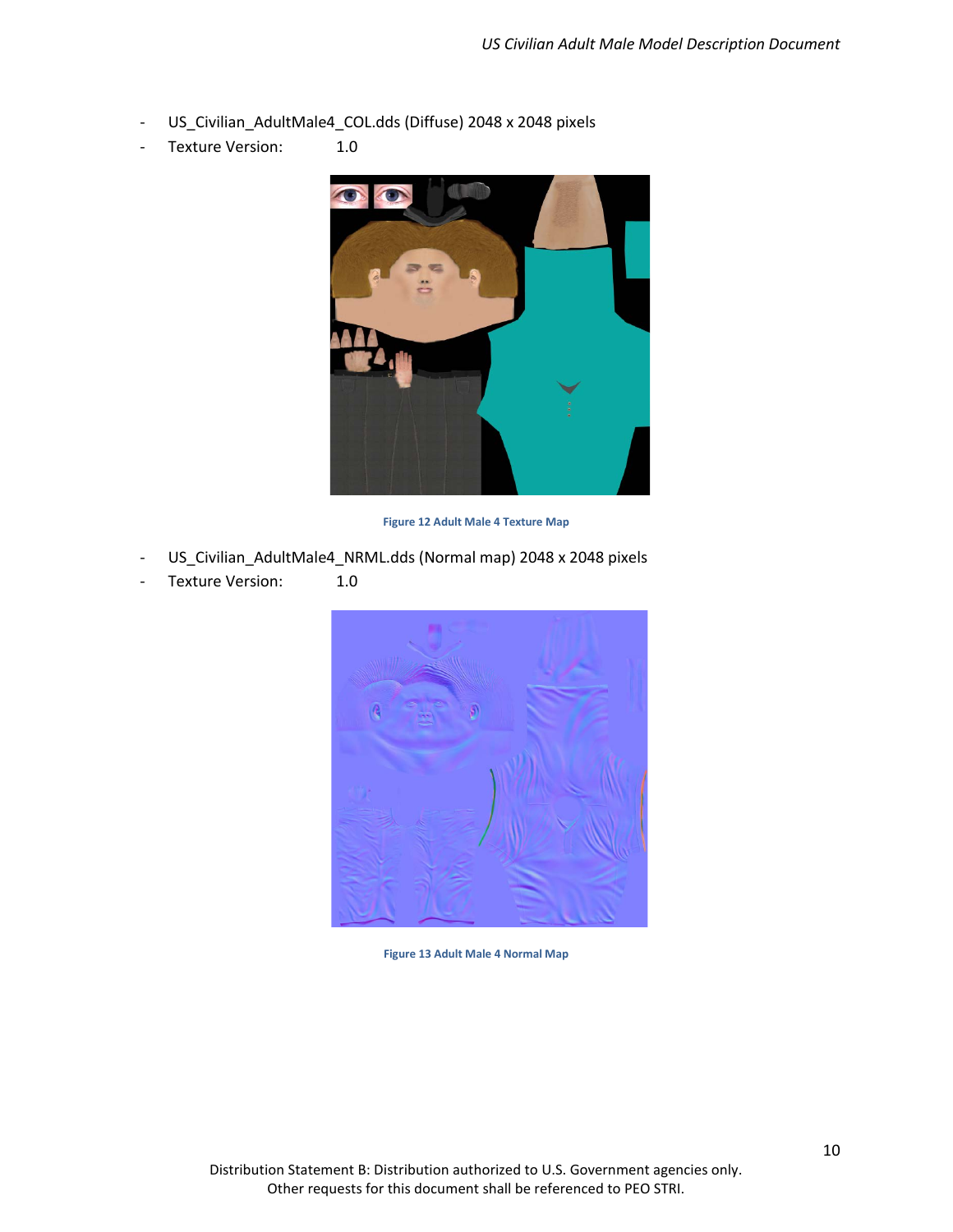## <span id="page-14-0"></span>2.4 SENSOR VIEWS

Not applicable at this time.

#### <span id="page-14-1"></span>2.5 HEALTH STATES

For more information on the Incapacitated and Killed States refer to their respective MDDs.

Healthy State

Incapacitated State

Killed State

#### <span id="page-14-3"></span><span id="page-14-2"></span>2.6 SKELETAL STRUCTURE

## 2.6.1 JOINTS IN THE RIG

A **rig** is a skeleton that attaches to the 3D model to allow for animations to be added. The **joints** in the rig hold the translation and rotational data from the animations.

<span id="page-14-5"></span>Naming convention for joints:

#### **Table 4 Naming Convention for Joints**

|                                                                                                                                  | RightForeArm                                                                                                                                         |
|----------------------------------------------------------------------------------------------------------------------------------|------------------------------------------------------------------------------------------------------------------------------------------------------|
| <b>Hips</b><br>Spine<br>Spine1<br>Neck<br>Head<br>HeadEnd<br>LeftShoulder<br>LeftArm<br>LeftForeArm<br>LeftHand<br>LeftThumbBase | RightHand<br>RightThumbBase<br>RightThumbTip<br>RightHandTip<br>LeftUpLeg<br>LeftLeg<br>LeftFoot<br>LeftToeBase<br>LeftToe<br>RightUpLeg<br>RightLeg |
| LeftThumbTip<br>LeftHandTip<br>RightShoulder<br>RightArm                                                                         | RightFoot<br>RightToeBase<br>RightToe                                                                                                                |

## <span id="page-14-4"></span>2.6.2 ATTACH POINTS AND ATTACH MODELS

The model rig and the **Attach Model** (e.g. weapons, cell phones, etc) both have **Attach Points** where they can be connected ("attached") during runtime. **Attach Points** are unweighted joints on the model rig that represent locations where **Attach Models** can be connected. Attachments occur during runtime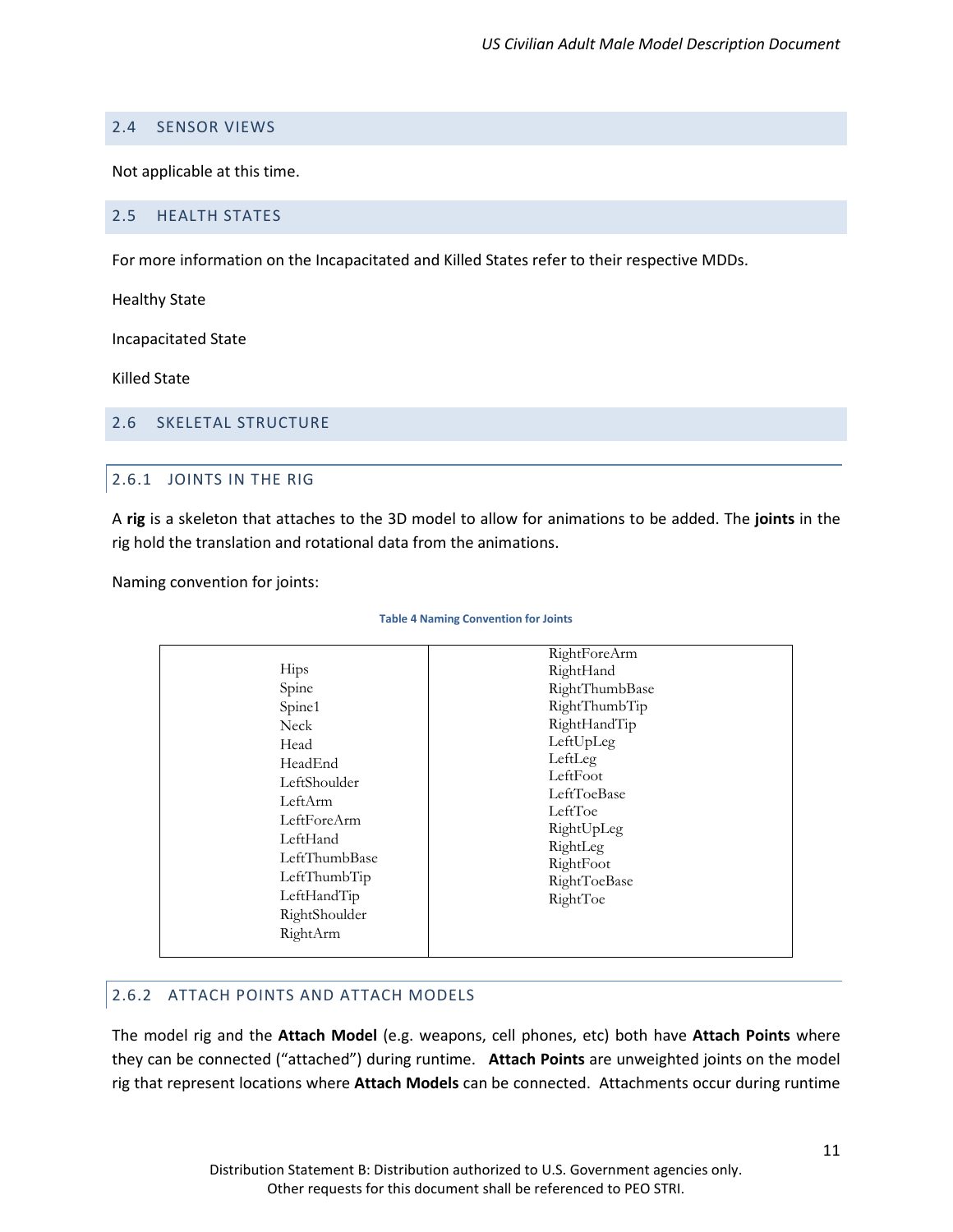based on the animation applied to the model rig. Table 5 lists all Attach Points, associated Attach Models, and corresponding animations for this character model.

#### **Table 5 Attached Models**

<span id="page-15-4"></span>

| <b>Attach Point (on Rig)</b> | <b>Attach Model</b> | <b>Animations</b>                   |
|------------------------------|---------------------|-------------------------------------|
| RightHandWeaponAttach        | None                | All stowed animations               |
| RightHandWeaponAttach        | None                | All WeaponFiring animations         |
| RightHandWeaponAttach        | None                | Incapacitated and Killed animations |

#### <span id="page-15-0"></span>**3 ANIMATIONS**

The animations associated with this character are shown below. For additional animations compatible with this character, or more information on those listed above, please refer to the Animation MDDs.

- Walking
- Running
- Cowering
- Crawling
- Standing
- Kneeling
- Prone
- Incapacitated
- Crouching
- Killed

#### <span id="page-15-1"></span>**4 VERIFICATION APPROACH**

#### <span id="page-15-2"></span>4.1 RUNTIME SYSTEMS

This 3D model, associated accessories and weapons, and animations were tested using the following:

- Veritas 3D Viewer v1.13
- Veritas Model Viewer v1.4
- FBX Viewer 2013.3
- Unity3D

## <span id="page-15-3"></span>**5 LIMITATIONS**

No known issues.